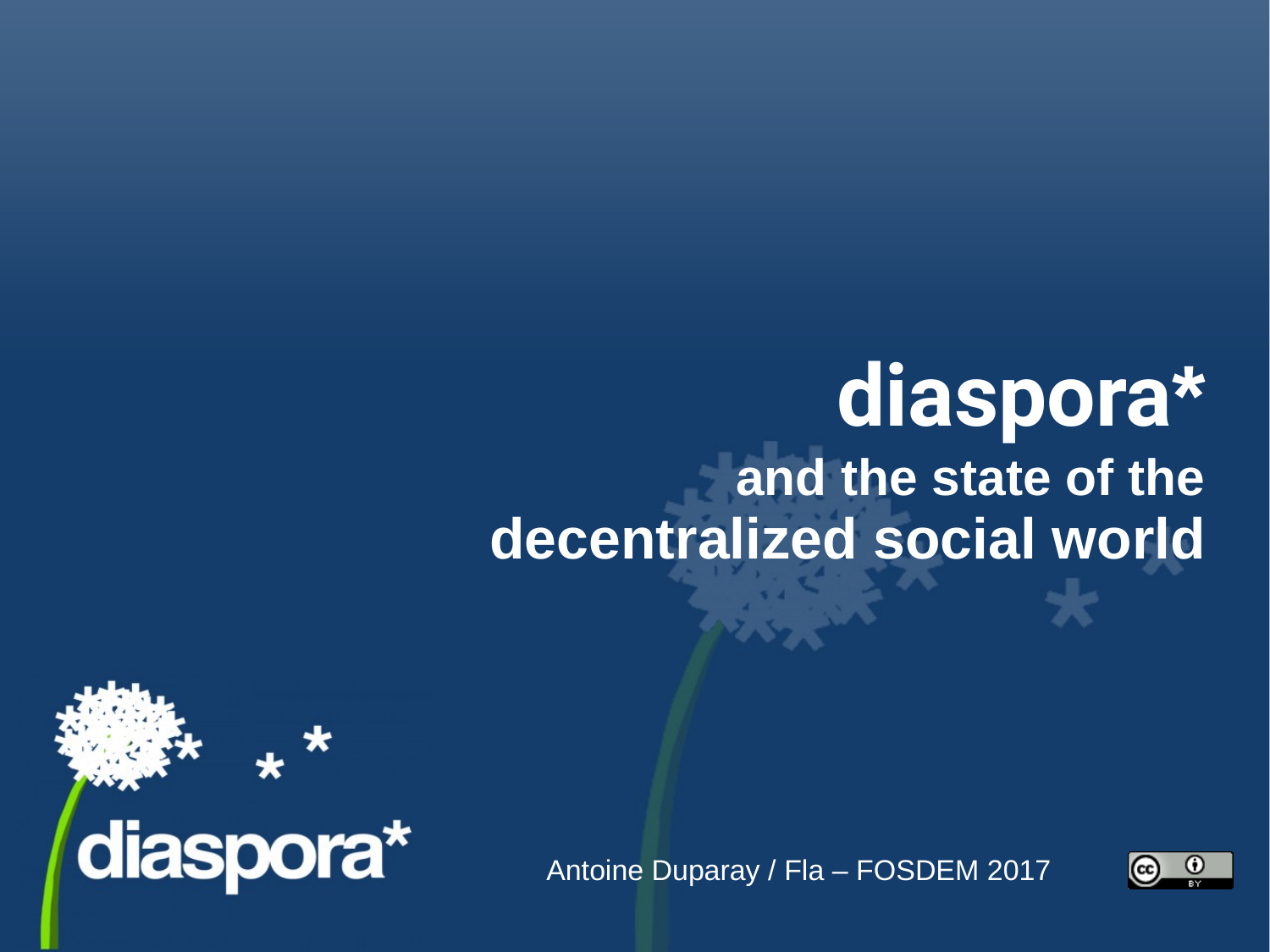# ~\$ whoami >Antoine Duparay (Fla)



- Web Dev @ LaRoueVerte.com
- Passionate about online privacy, Mozilla contributor
- Convinced that the web must stay decentralized, Framasoft contributor to degooglisons.org
- Font-end dev on **diaspora\***, podmin of diaspora-fr.org and framasphere.org



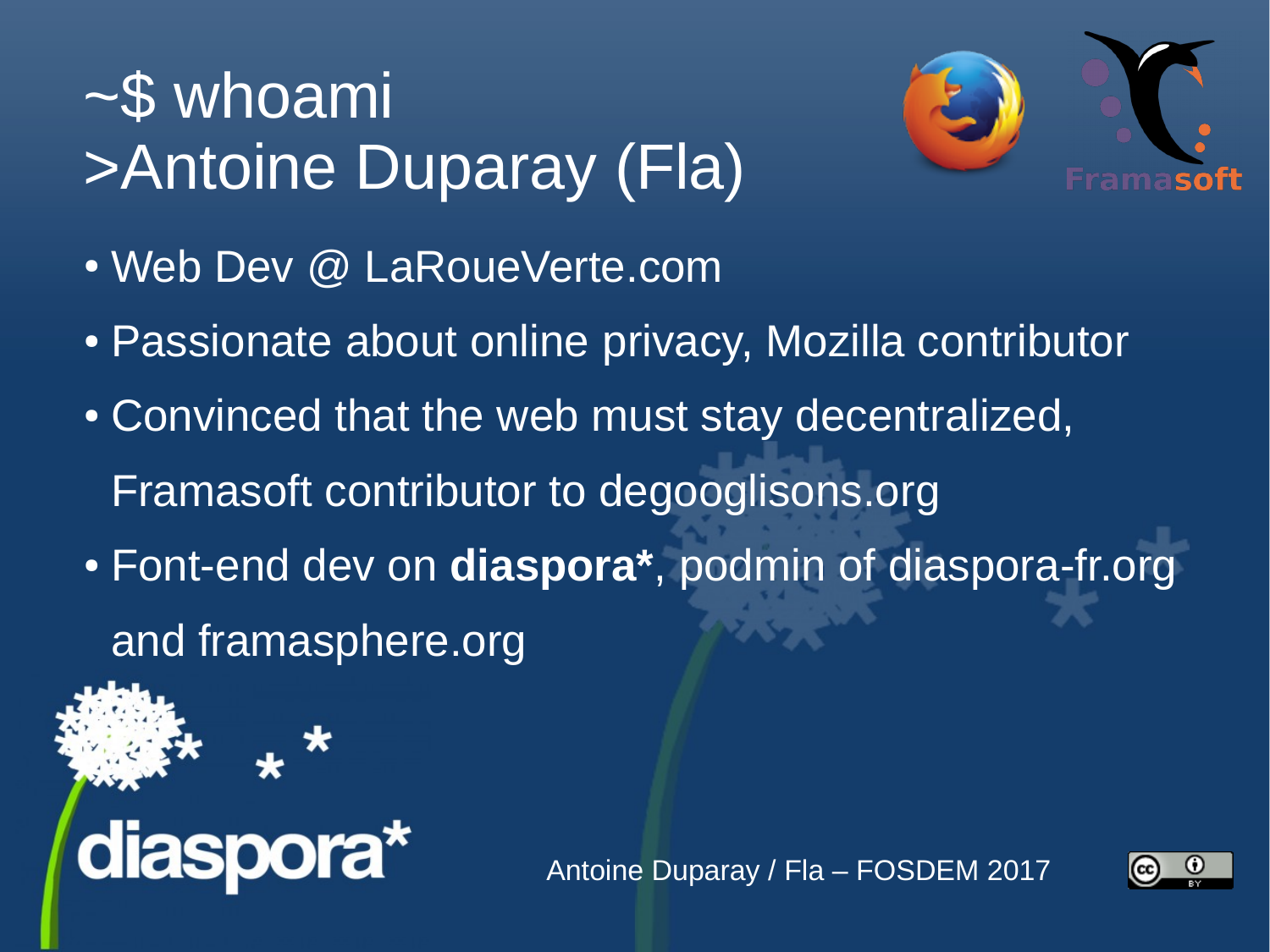# Why diaspora\*?

- Because sharing with the whole world is awesome
- Because corporations shouldn't make money with our personal data (targeted ads, data-mining...)
- Because we shouldn't have to obey their rules (Real names, nothing controversial, censorship...)
- Because we want to control the service (Where it is hosted, which code it runs, who can access the data...)



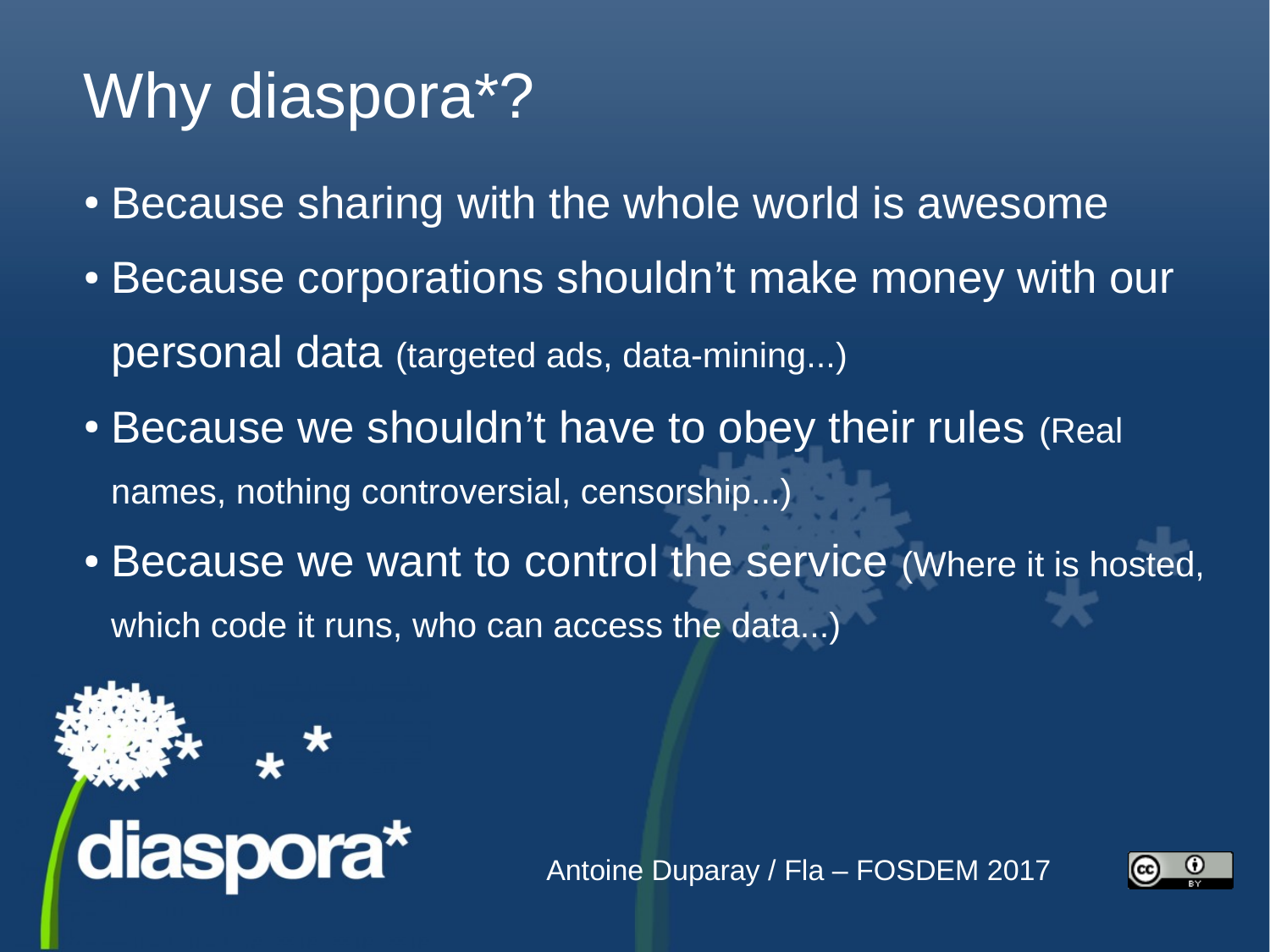#### **A decentralized...**

- Free, open-source software to install on any server
- A network built by the installations interacting
- The nodes (pods) talk with each others, like e-mail
- Local control of the data by the admin



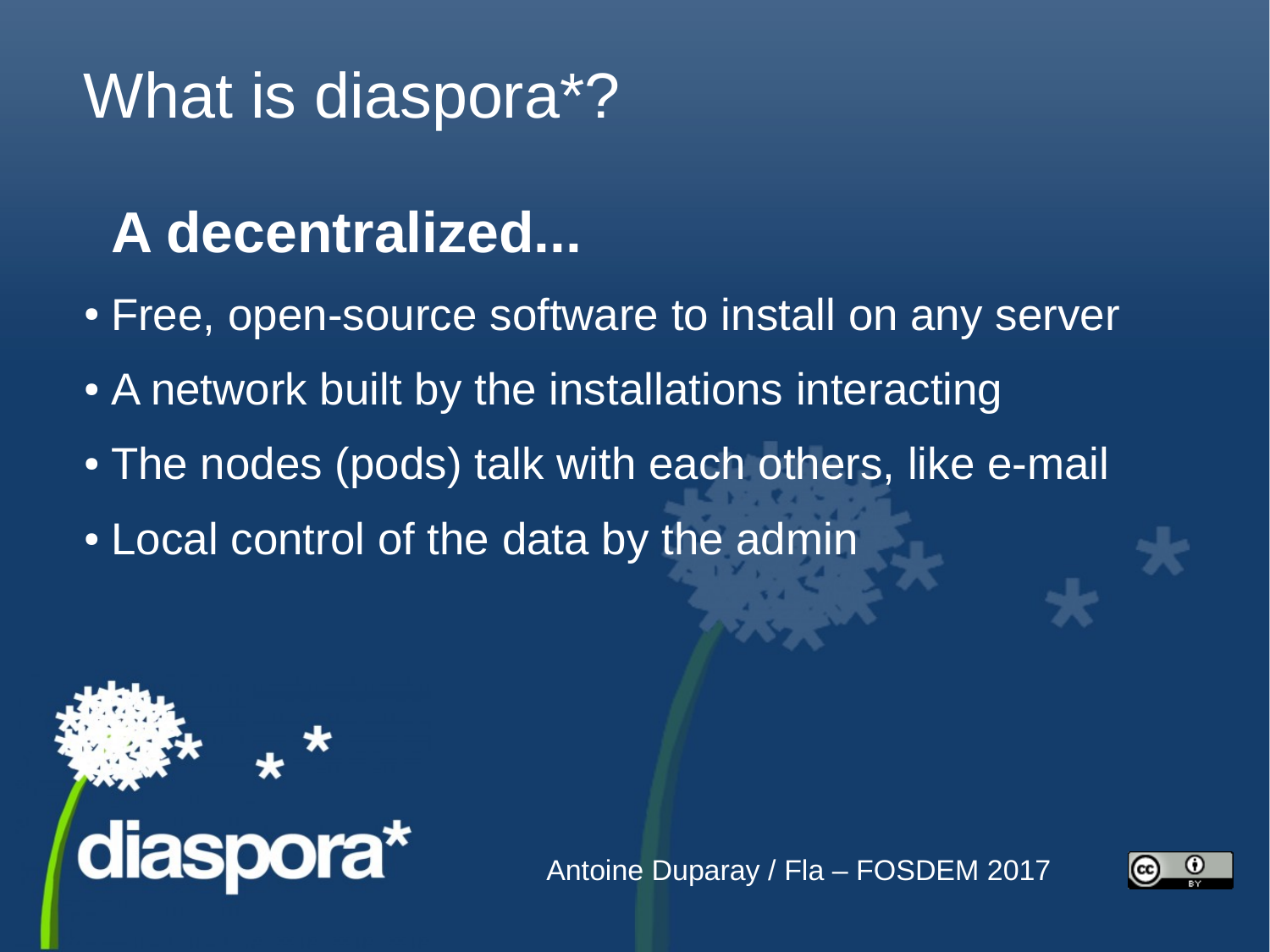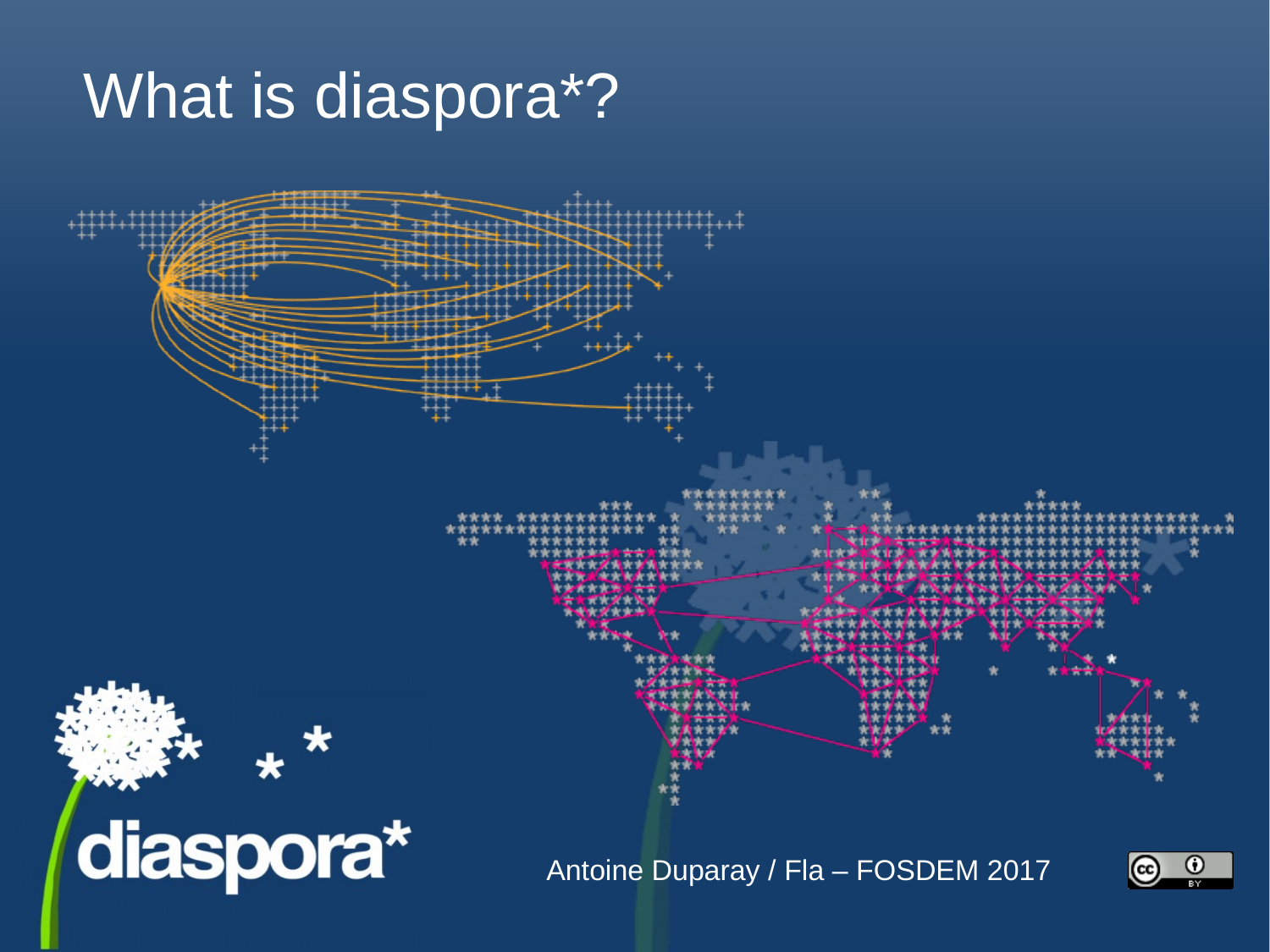#### **… social ...**

- Share content with selected contacts / the world
- Post messages, images, polls
- With #hashtags, @mentions, titles, lists, tables, rich contents… styling with markdown
- And react to posts by commenting, <3ing, resharing



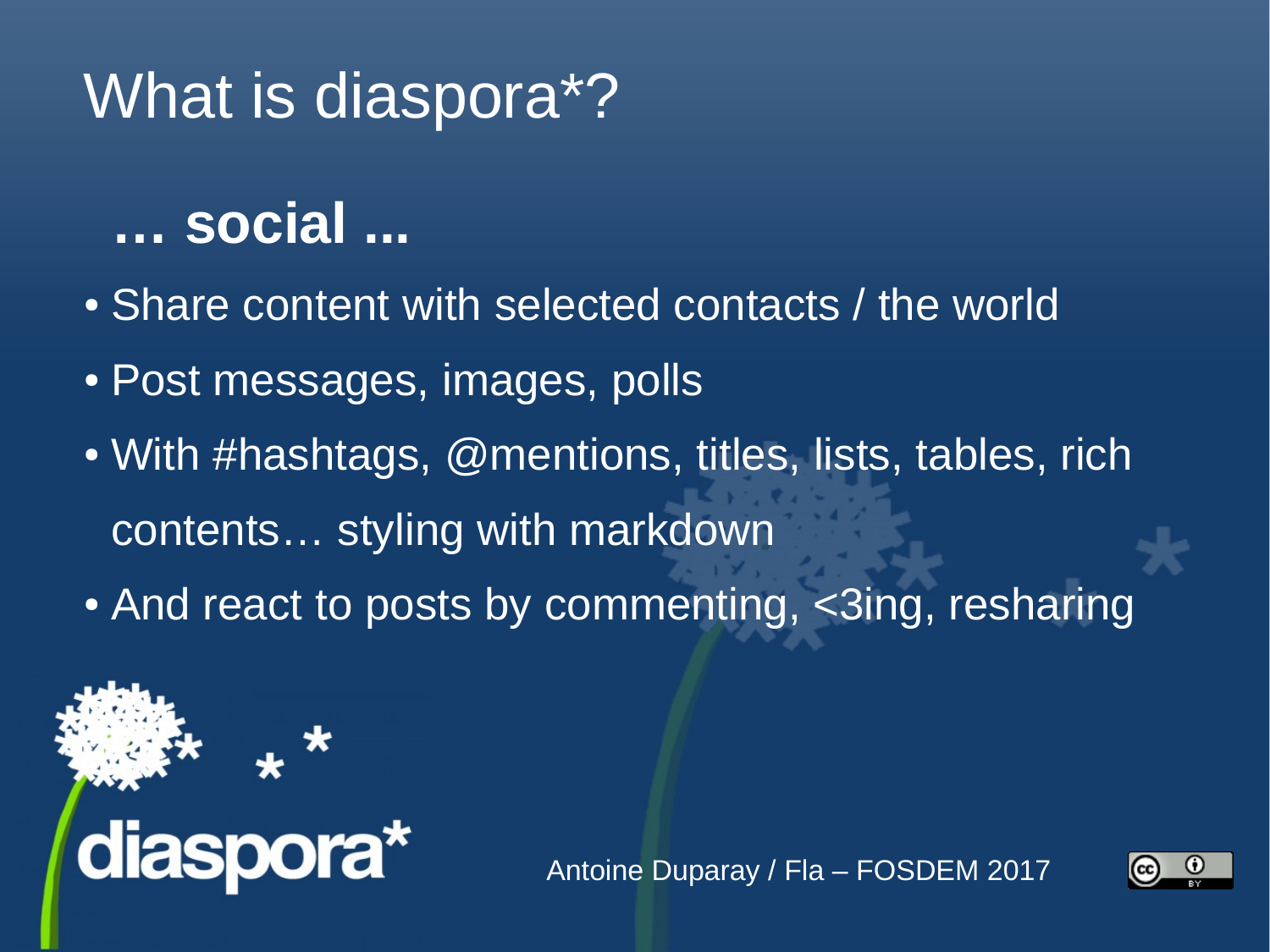### **….and private online network**

- Privacy by default (opt-in vs opt-out)
- No real name nor valid e-mail address needed + can be Tor friendly
- Control the visibility of the shared data
- Stripped EXIF (again, by default!)
- Proxified external content with Camo



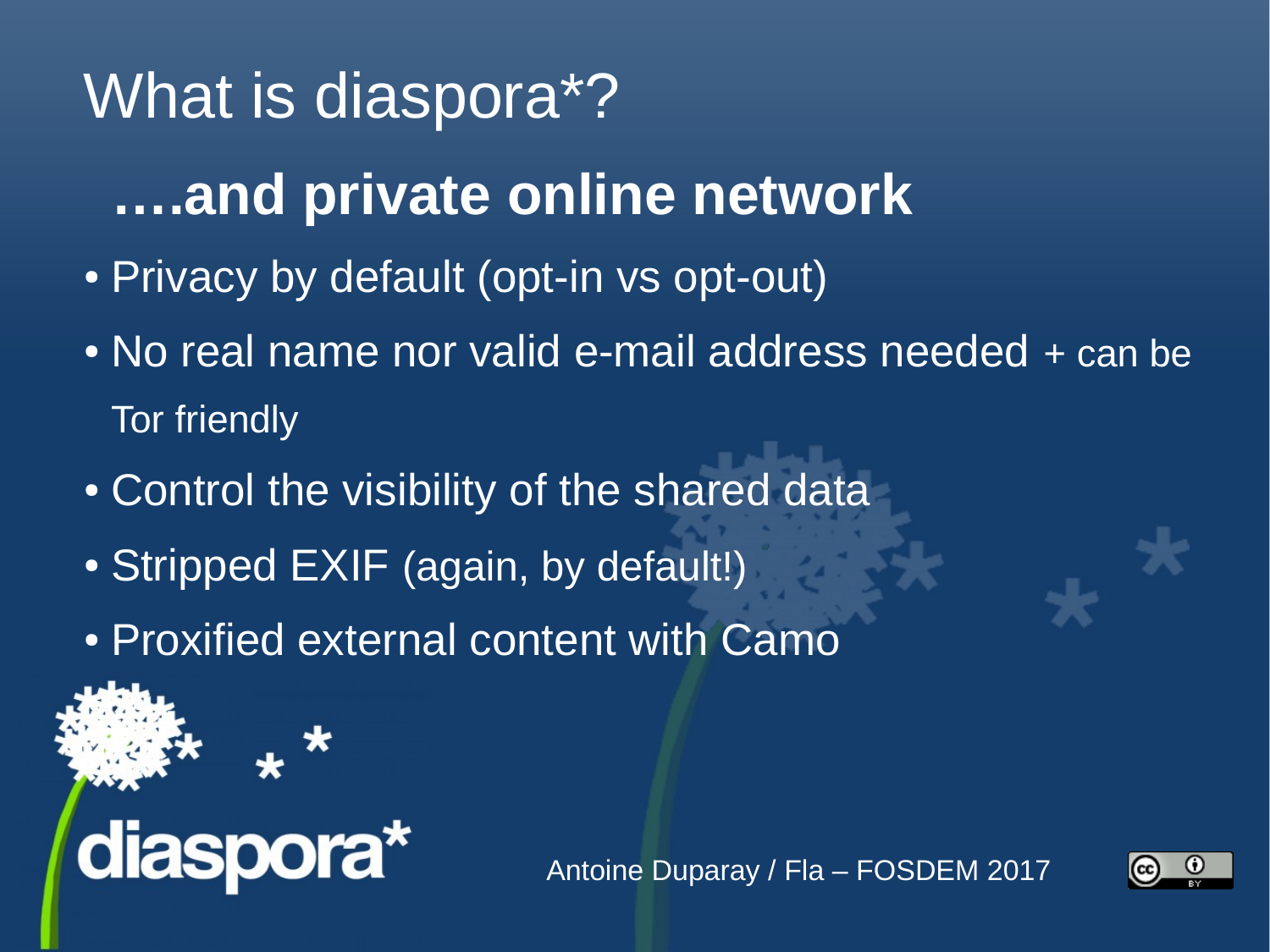## **Be inspired**

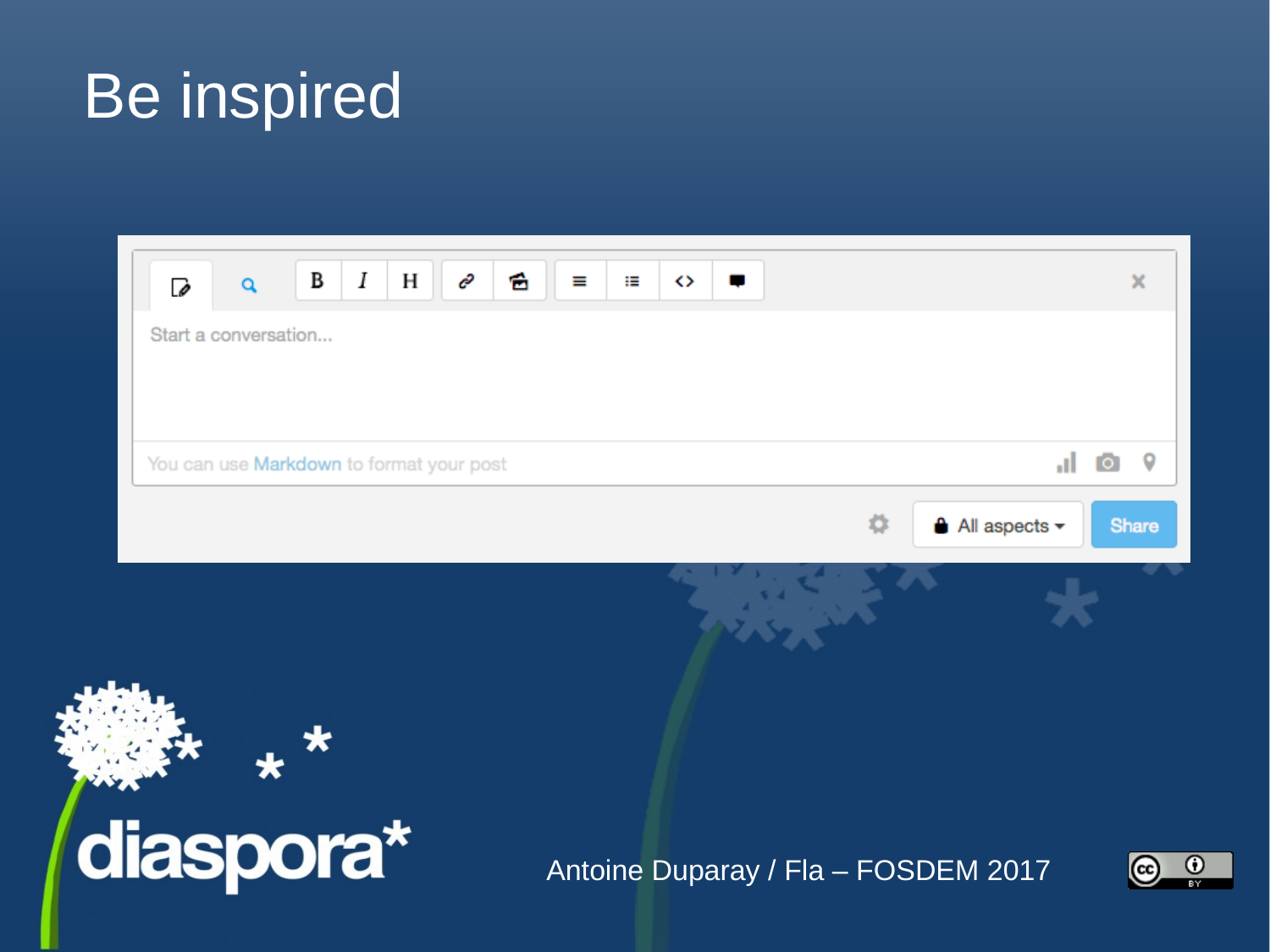# The founders years

- February 2010: Eben Moglen talk
- Summer 2010: KickStarter Campain
- October 2010: First Alpha
- September 2011: First Beta
- November 2011: Ilya's death
- August 2012: diaspora\* becomes a community run project



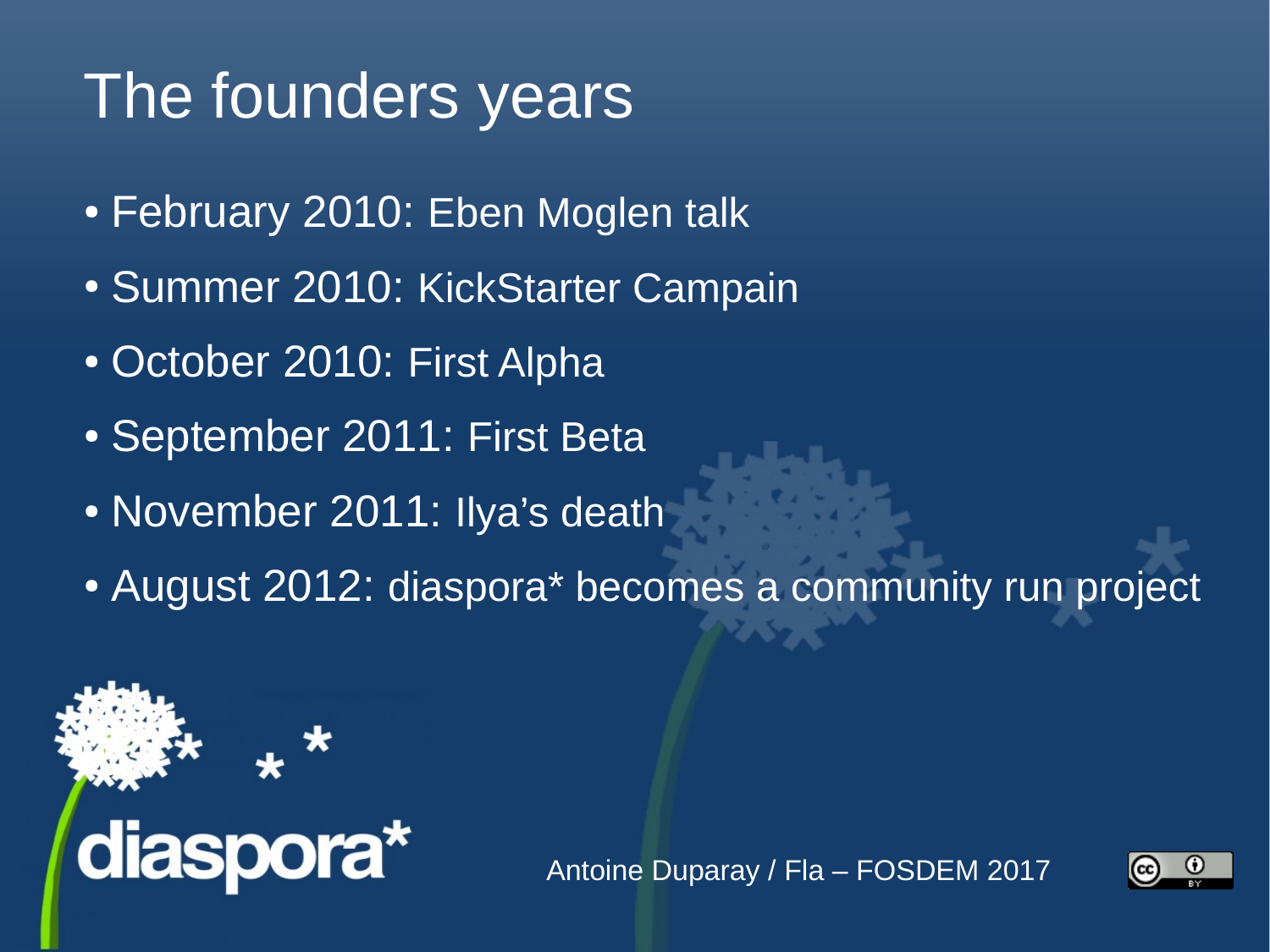# The community years

- August 2012: diaspora\* becomes a community run project
	- Assets managed by FSSN
	- Loomio used to make decision
	- Move to a semver release system, with a minor every 6 weeks and a major when ready
- May 2013: First major version 0.1.0.0
- August 2014: ISIS on diaspora\*
- September 2016: Sixth major version, redesign and new

federation in a gem



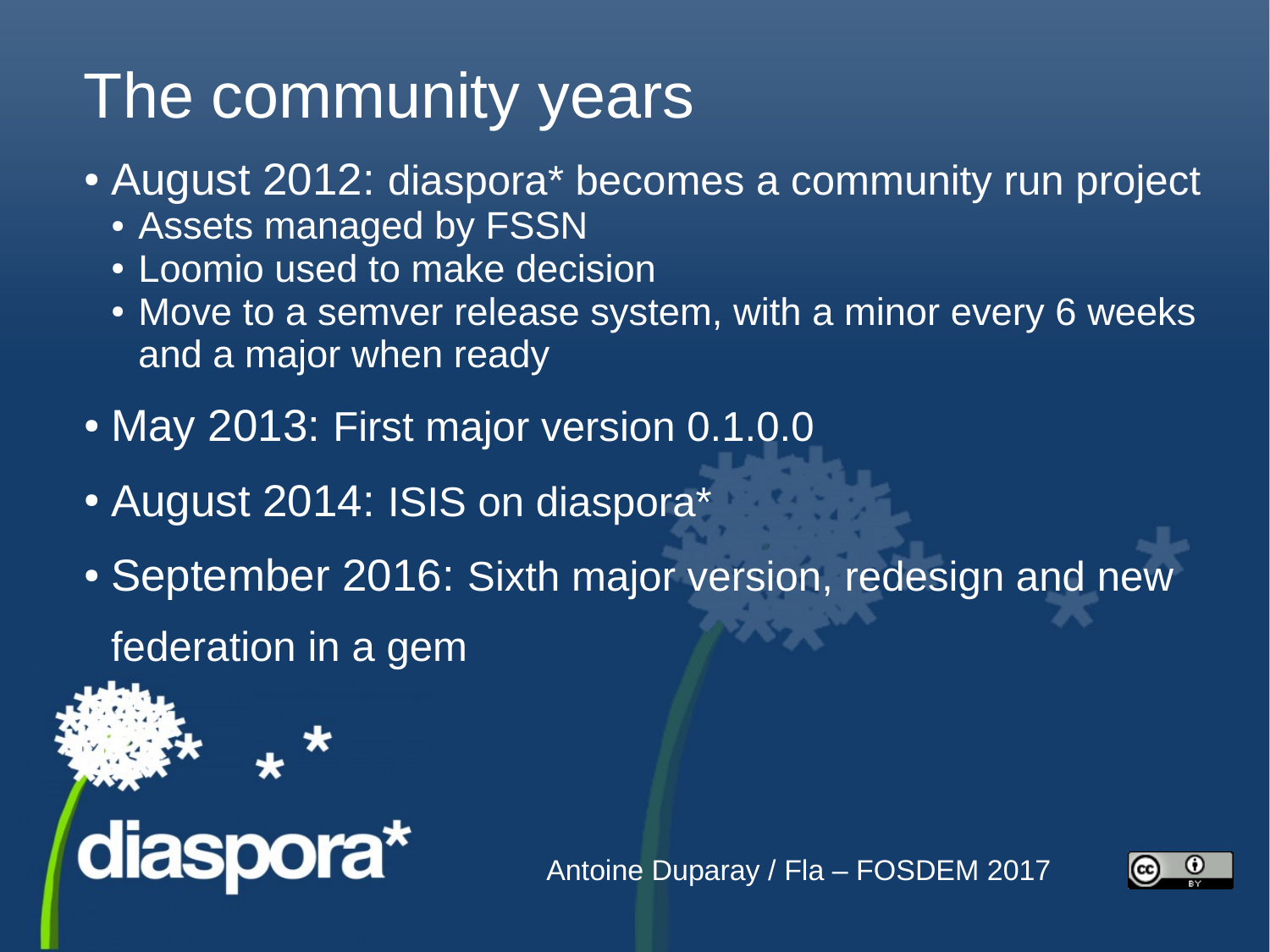

A beautiful butterfly I found in my garden today.

#photo #butterfly #mywork

Limited - Like - Comment

Learn more

#### **7** Need Help?

The Diaspora community is here! Do you:

... have a #question?

... find a #bug?

... have a #feature suggestion?

### 0.5.0.0 old design

Antoine Duparay / Fla - FOSDEM 2017



diaspora\*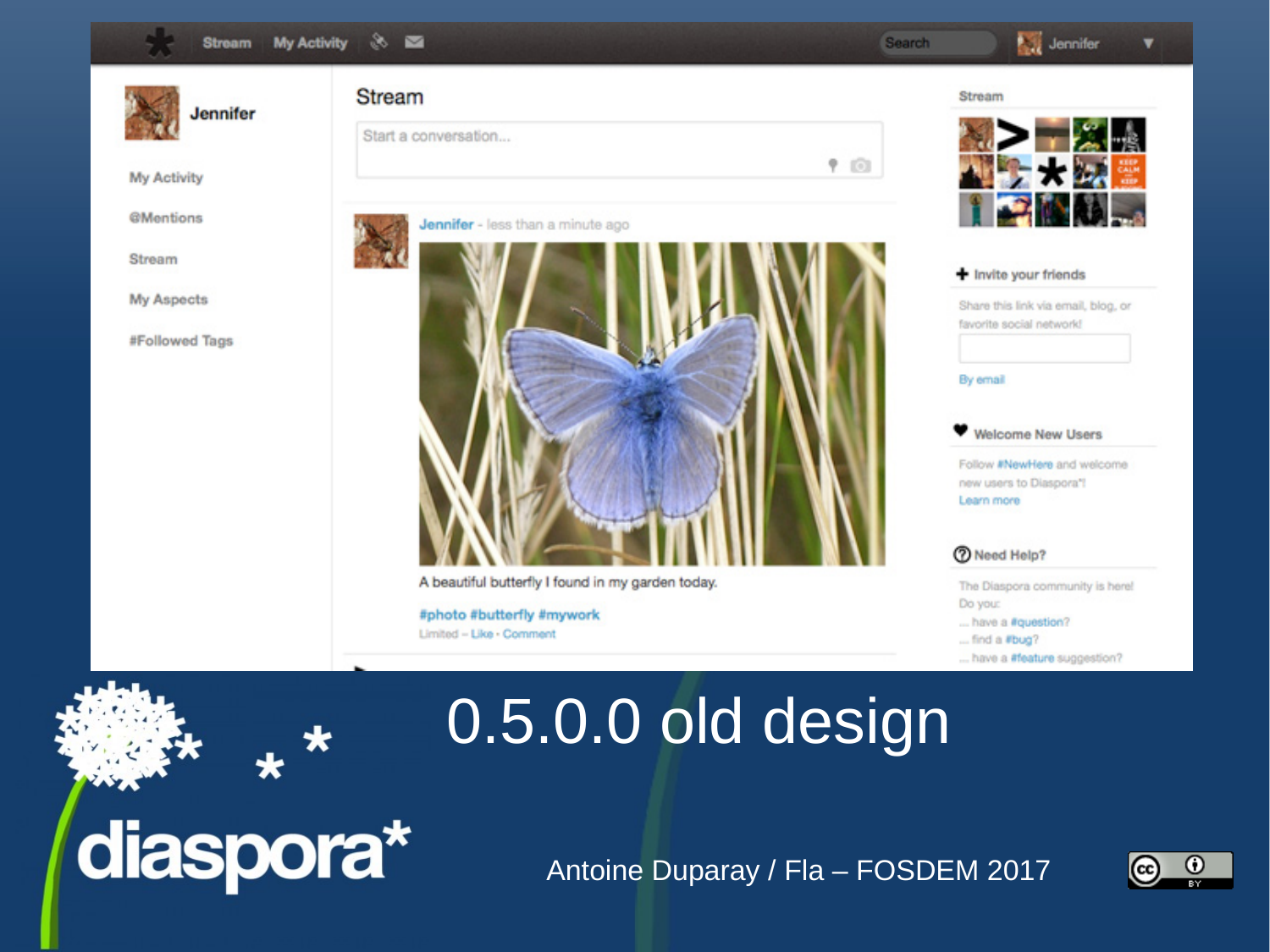#### diaspora\* Stream My activity  $\sim$ Search **Stream** Start a conversation... My activity

**@Mentions** 

My aspects

#Followed tags

Public activity

- Invite your friends
- Welcome new users
- Need help?
- Connect services
- · Bookmarklet
- Donate
- Got a problem?

diasporafoundation.org Wiki What's new?



A beautiful butterfly I found in my garden today.

#photo #butterfly #mywork Public - Like - Comment

diaspora\*

Antoine Duparay / Fla - FOSDEM 2017

0.6.0.0 new design



Jennifer -

LS.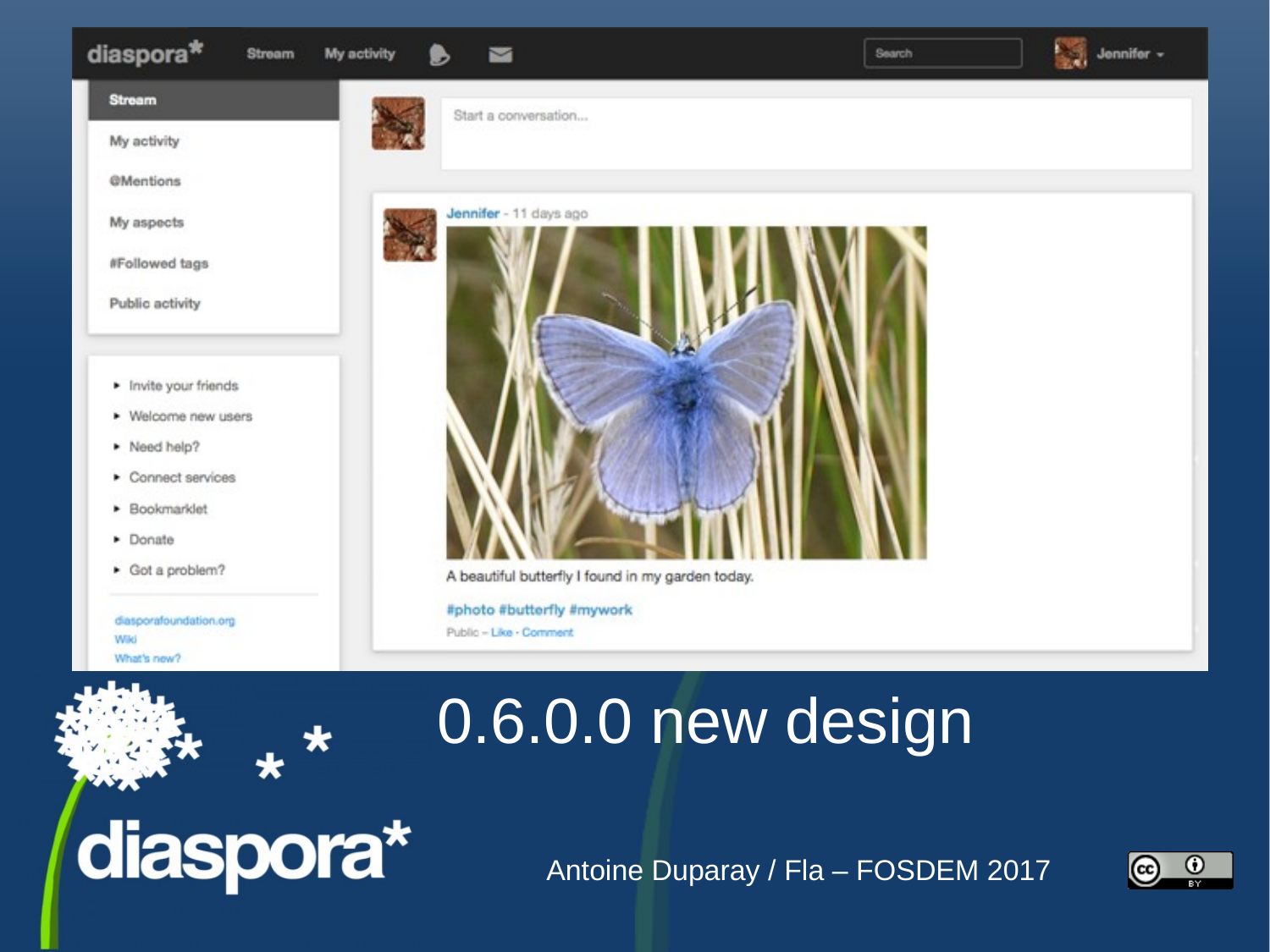# A reimplemented protocol

- Gem: https://github.com/diaspora/diaspora federation
- Spec: https://diaspora.github.io/diaspora federation/
- Hub: [https://the-federation.info](https://the-federation.info/)

diaspora\*

• Also implemented by several other projects



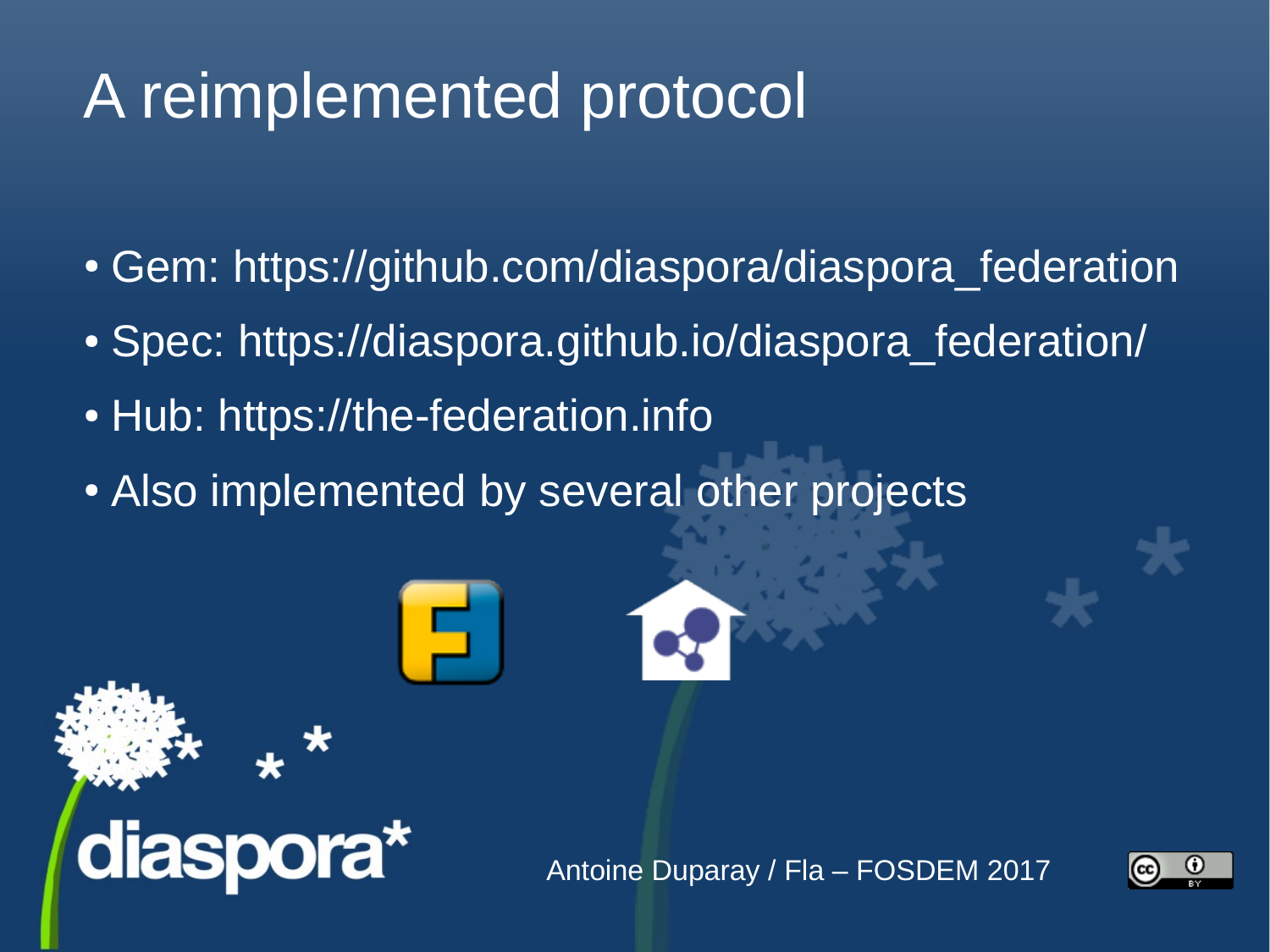#### What to expect

- XMPP Chat, migration between pods, events, API...
- We are full of ideas but are only going as fast as volunteers can
- Join us! To write code (Rails, JS...), but also...
- Host a pod, spread the word, provide feedback, translate, welcome #newHere, report bugs...